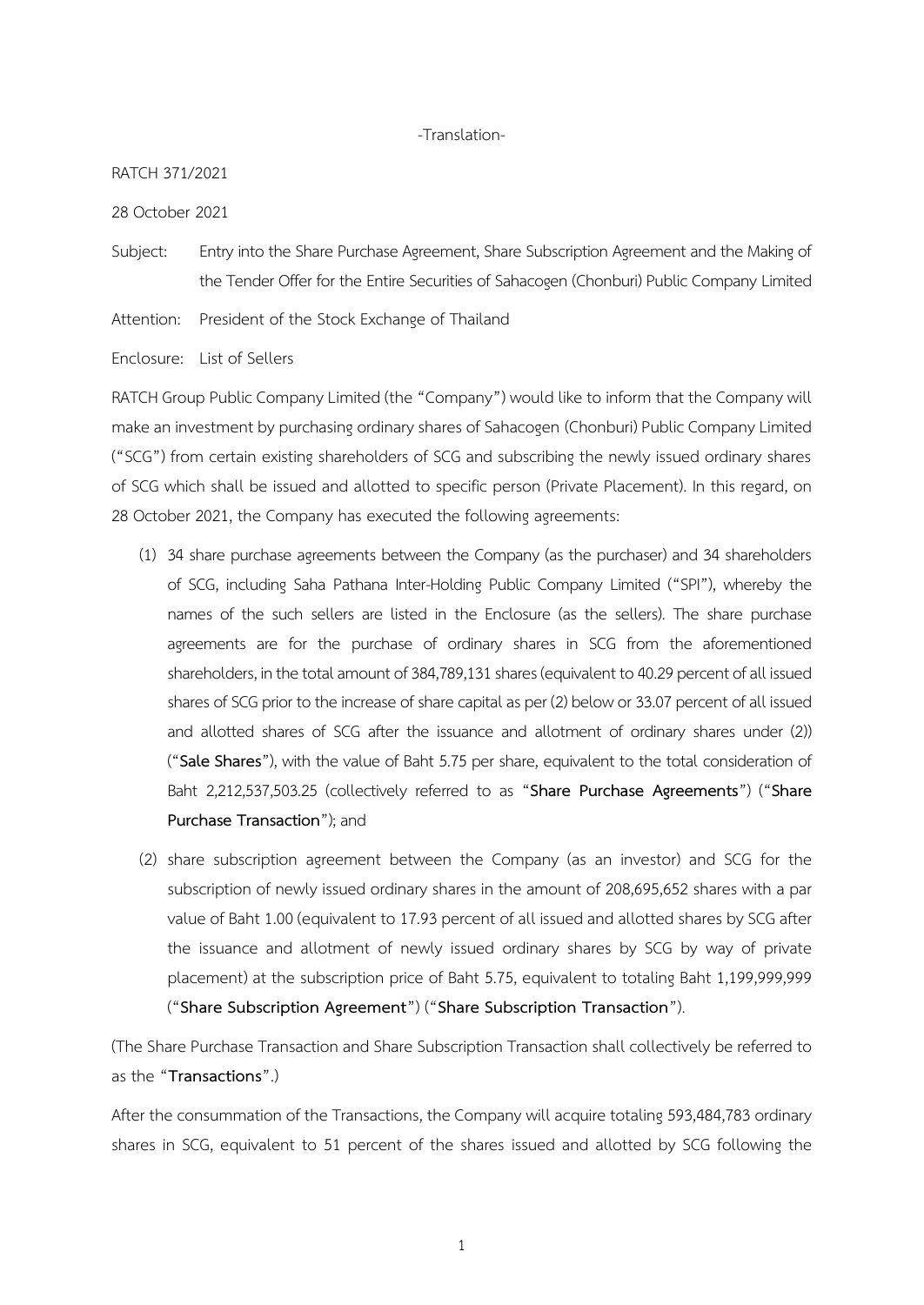issuance and allotment of newly issued ordinary shares by SCG to the Company. As a result, SCG will become a subsidiary of the Company.

This investment is for the purpose of building strong business alliances between the Company, which has expertise in the development of power plant projects, and Saha Group, which is considered as a large business group with main activities focusing on the manufacturing and distribution of consumer goods in Thailand and is the original founders of SCG that will continue to maintain its material shareholding proportion in SCG. The Company and Saha Group will jointly develop SCG's power plant to encourage its strength and sustainable growth in its full capacity, including promoting the increase of capacity and competence in other projects of Saha Group in the future. This investment aligns with the goal to increase the Company's total generation capacity of 10,000 MW and total business value of Baht 200,000 million by 2025. This investment is also in line with the sustainable growth strategies in power plant, infrastructure and other related businesses whereby the Company will use its loan or working capital as the source of funds for this investment.

## Share Purchase Transaction

The consummation of the Share Purchase Transaction with all sellers will occur at the same time where the Company will not have an obligation to proceed to the completion of the Share Purchase Transaction in the event the sale and purchase of shares between the Company and certain or all shareholders do not simultaneously occur on the closing date, resulting in the amount of shares being transferred to the Company, under the Share Purchase Transaction, being less than 33.07 percent of all shares issued and allotted by SCG after the issuance and allotment of newly issued ordinary shares pursuant to the Share Subscription Transaction. In any event, the Share Purchase Transaction will only occur upon all of the following conditions precedent have been satisfied (or waived by the relevant parties) ("**Conditions Precedent under the Share Purchase Agreement**"):

- 1. The Company and each of the seller that is a juristic person have obtained the approval from the board of directors and/or the shareholders to enter into the Share Purchase Transaction. In this regard, the Company has obtained the approval from its board of directors on 20 July 2021 whereby the Share Purchase Transaction does not require to be approved by the shareholders' meeting.
- 2. The Company and SCG have received the necessary consent, approval and/or waiver from the relevant regulator(s) for the entering into the Share Purchase Transaction.
- 3. The title and ownership of the Sale Shares solely and legally belong to each seller. The Sale Shares are free from any encumbrances.
- 4. Each seller must be entitled to sell the Sale Shares to the Company and has transferred such Sale Shares to the broker's account that is opened for the sale of Sale Shares to the Company.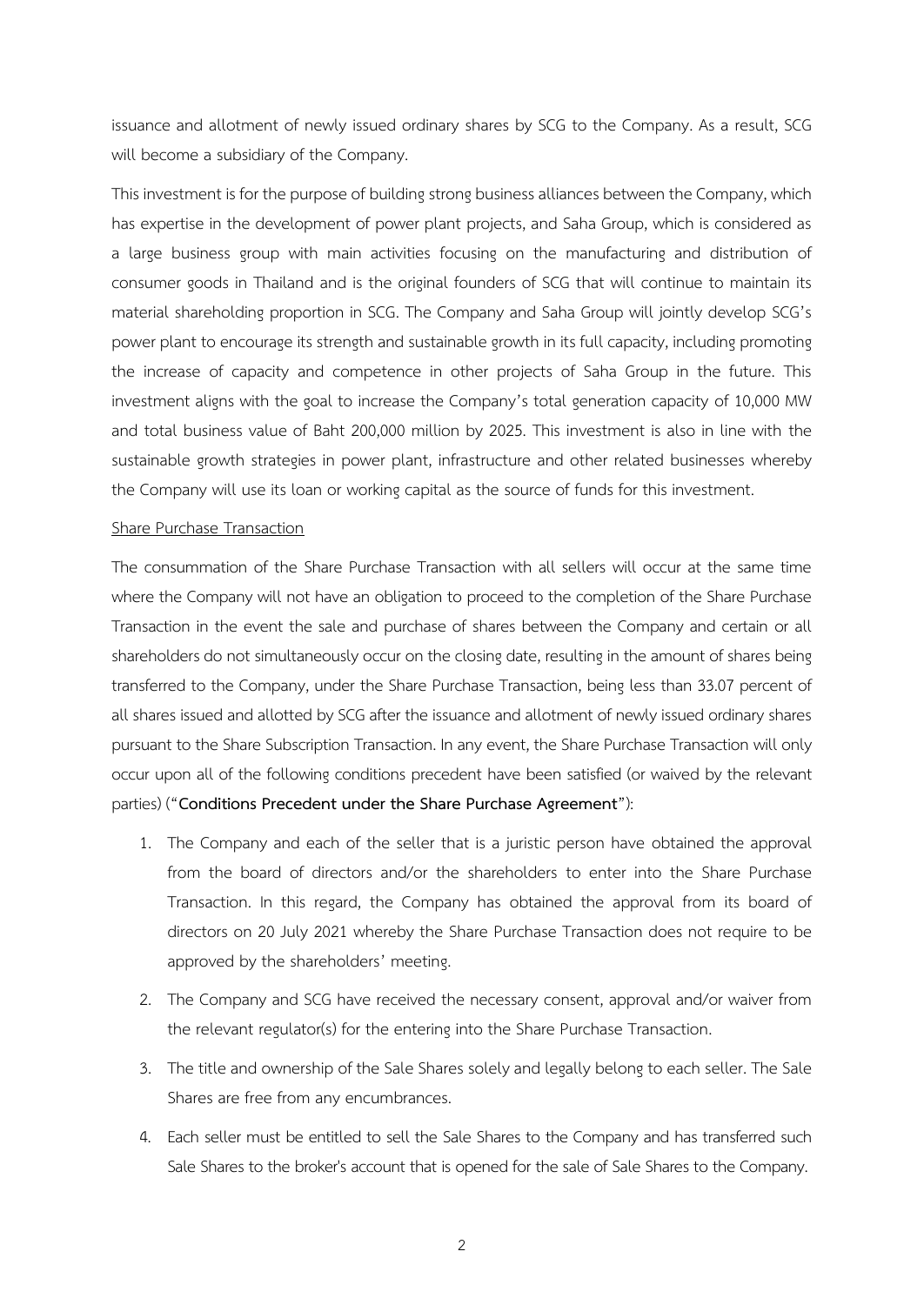- 5. All obligations, warranties and covenant of the parties specified under each Share Purchase Agreement have been satisfied or completed by the relevant parties involved.
- 6. Representations and warranties of each party specified under each Share Purchase Agreement are true, complete and accurate on the date of the Share Purchase Agreements and on the date of the Share Purchase Transaction, unless an express waiver in writing from the relevant parties involved has been obtained.
- 7. The Company and SPI have executed the shareholders agreement in relation to SCG with the terms and details mutually agreed by the parties.
- 8. There is no legal action, suit or proceeding that has been proceeded or likely to be proceeded by any governmental authority or other person seeking to enjoin the consummation of the Share Purchase Transaction.
- 9. There is no Thai legislation or governmental action prohibiting the consummation of the Share Purchase Transaction.
- 10. The Company and SPI must obtain the necessary consent, approval and/or waiver of all conditions under the agreements entered into by the Company and SPI (if any) for the purpose of entering into the Share Purchase Transaction without causing or resulting in breach or causing the breach of or termination of such agreement, and without giving the right to any third party to exercise their right or remedy under such agreement in a manner that will have an adverse effect to the benefits of the Company and SPI.
- 11. The Company has sufficient funds to consummate the transactions specified under the Share Purchase Agreements.
- 12. The conditions precedent, mentioned in clauses 2. 16. below, of each party under the Share Subscription Agreement have been satisfied or waived (as applicable).

In any event, after the completion of the Conditions Precedent under the Share Purchase Agreement and clauses 2. – 16. of the Conditions Precedent under the Share Subscription Agreement (defined below) (including the fact that SCG has been approved to offer the newly issued shares by way of private placement by the Office of Securities and Exchange Commission ("**Office of SEC**")), the Company will be required to make a tender offer for the remaining shares in SCG in the total of amount 570,210,869 shares (equivalent to 49 percent of the all issued and allotted shares by SCG after the newly issued ordinary shares have been issued and allotted by SCG) ("**Tender Offer Obligation No. 1"**) pursuant to the criteria and conditions prescribed under the Notification of the Capital Market Supervisory Board No. TorChor. 12/2554 Re: Rules, Conditions and Procedures for the Acquisition of Securities for Business Takeovers (as amended) at the same price as the purchase price under the Share Purchase Transaction where SCG does not have any convertible securities.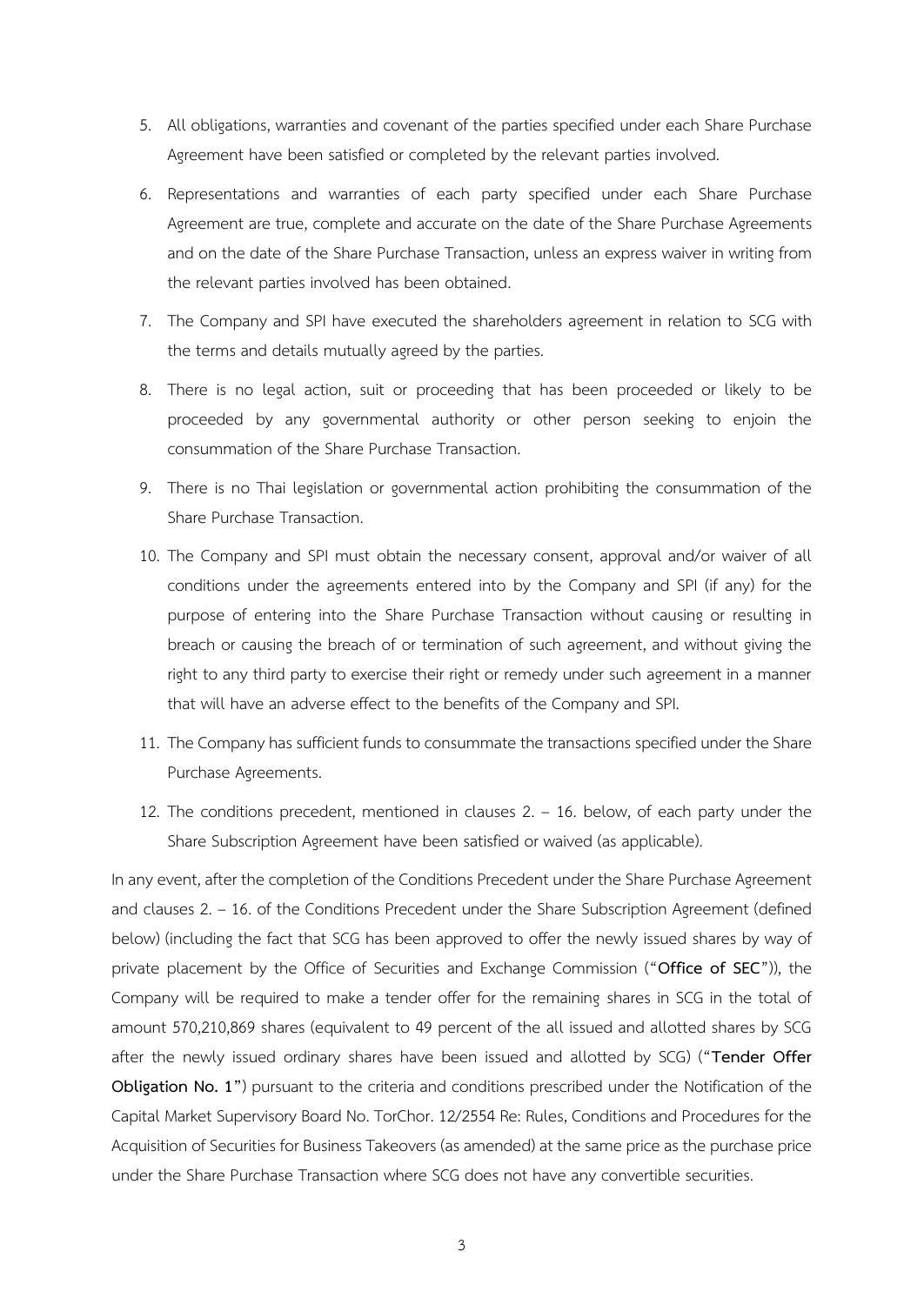## Share Subscription Transaction

Additionally, the Share Subscription Transaction will only occur upon all of the following conditions precedent have been satisfied (or waived by the relevant parties) ("**Conditions Precedent under the Share Subscription Agreement**"):

- 1. The Share Purchase Transaction has been completed and the Company is the shareholder of the Sale Shares.
- 2. The Company has obtained approval from the board of directors and/or the shareholders to enter into the Share Subscription Transaction. In this regard, the Company has obtained the approval from its board of directors on 20 July 2021 whereby the Share Subscription Transaction does not require to be approved by the shareholders' meeting.
- 3. SCG has received approval from its board of directors and/or shareholders for the increase of capital and allotment of subscribed shares to the Company.
- 4. The Company and SCG have received the necessary consent, approval and/or waiver from the relevant regulator(s) for issuance, allotment and subscription of the increased shares.
- 5. SCG has complied with the procedure of the Office of SEC and the Stock Exchange of Thailand in relation to the issuance and allotment of subscribed shares to specific investors (private placement) and SCG has received the approval to offer the sale of newly issued shares to specific person in accordance with the Notification of the Capital Market Supervisory Board No. TorChor. 72/2558 Re: Approval for Listed Companies to Offer Newly Issued Shares through Private Placement.
- 6. There is no change in the amount of shares issued or capital structure of SCG from that disclosed in due diligence process to the Company.
- 7. SCG and its subsidiary(ies) have received the consent and/or waiver from the relevant parties in relation to the Share Subscription Transaction.
- 8. SCG has entered into a power purchase agreement with the Electricity Generating Authority of Thailand in accordance with the Notification of the Energy Regulatory Commission Re: Invitation on Purchase of Power from Small Power Producers in the Category of Firm Agreement for Cogeneration System whose Agreements will be expired in 2019 – 2025 (Construction of New Power Plant) B.E. 2562.
- 9. All obligations, warranties and covenants of the parties specified under the Share Subscription Agreement have been satisfied or completed by the relevant parties involved.
- 10. Representation and warranties of each party specified under the Share Subscription Agreement are true, complete and accurate on the date of the Share Subscription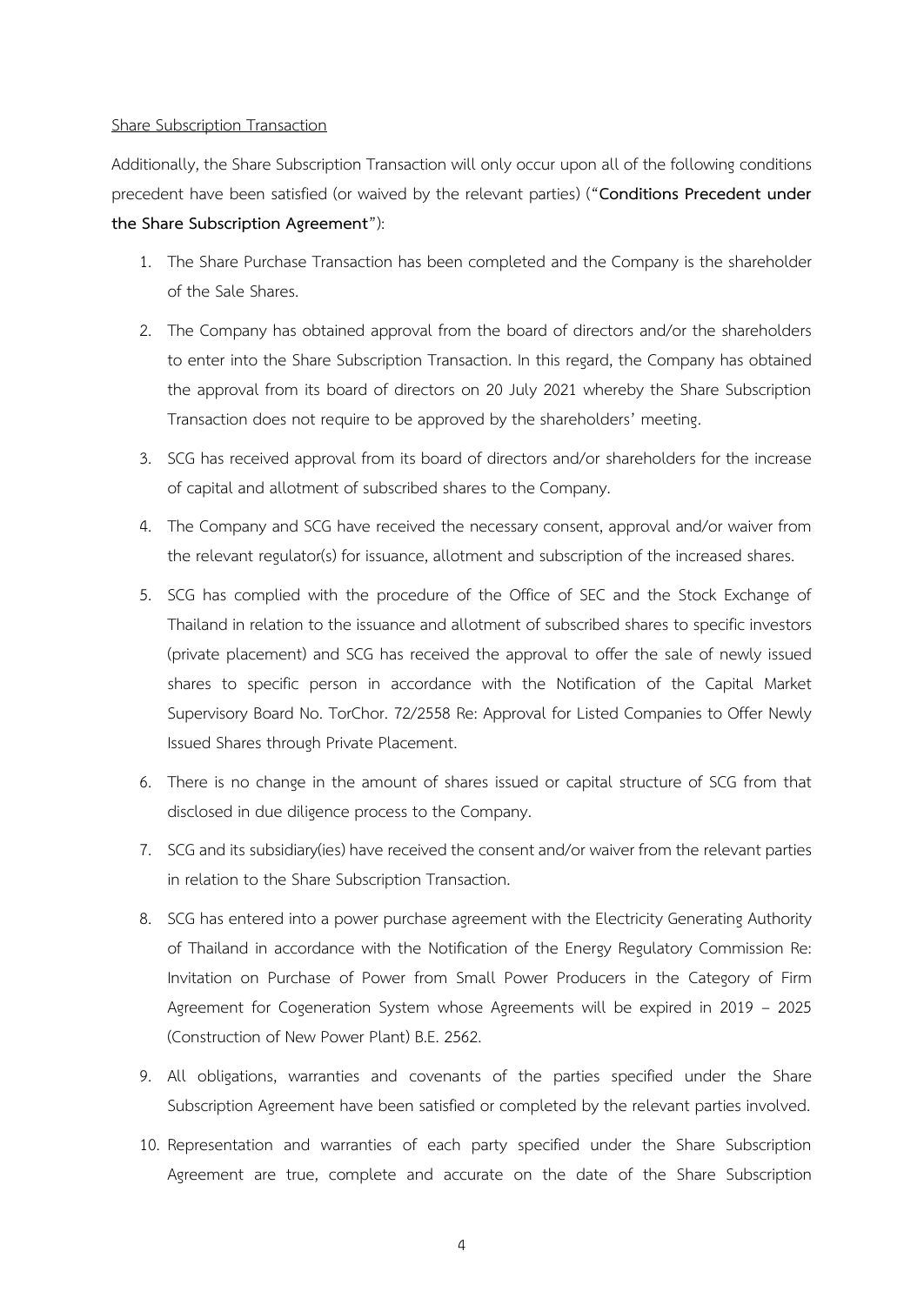Agreement and on the date of the Share Subscription Transaction, unless an express waiver in writing from the relevant parties involved has been obtained.

- 11. There is no legal action, suit or proceeding that has been proceeded or likely to be proceeded by any government authority or other person seeking to enjoin the consummation of the Share Subscription Transaction.
- 12. There is no Thai legislation or governmental action prohibiting the consummation of the Share Subscription Transaction.
- 13. The Company and SCG must obtain the necessary consent, approval and/or waiver of all conditions under the agreements entered into by the Company and SCG (if any) for the purpose of entering into the Share Subscription Transaction without causing or resulting in breach or causing the breach of or termination of such agreement, and without giving the right to any third party to exercise their right or remedy under such agreement in a manner that will have an adverse effect to the benefits of the Company and SCG.
- 14. The Company and its subsidiaries, including SCG and SCG's subsidiaries, must be lawfully established and must not be or in process of: (1) being insolvent; (2) submitting an application to agree to the administration or appointment of an administrator; (3) agreeing in writing that it is unable to pay its debt; and (4) submitting a petition for bankruptcy, rehabilitation, liquidation or other proceedings under the law in relation to bankruptcy, insolvency or liquidation to dissolve the company.
- 15. There is no material adverse change affecting financial conditions, assets or business operations of the Company and SCG between the execution date of the agreement and the completion of the Share Subscription Transaction.
- 16. The Company has sufficient funds to consummate the transactions specified under the Share Subscription Agreements.

In this regard, considering such Conditions Precedent under the Share Subscription Agreement, the Company expects that the Share Subscription Transaction will occur immediately after and on the same day with the completion of the Share Purchase Transaction. However, due to the COVID-19 situation, it is expected that SCG would be able to complete the registration of the change in paidup capital with the Ministry of Commerce within 1-2 business days from the completion of the Share Subscription Transaction at the latest. The Company envisages that such Share Purchase Transaction and the Share Subscription Transaction would be completed within 2021 (subject to all Conditions Precedent under the Share Purchase Agreement and Conditions Precedent under the Share Subscription Agreement being satisfied).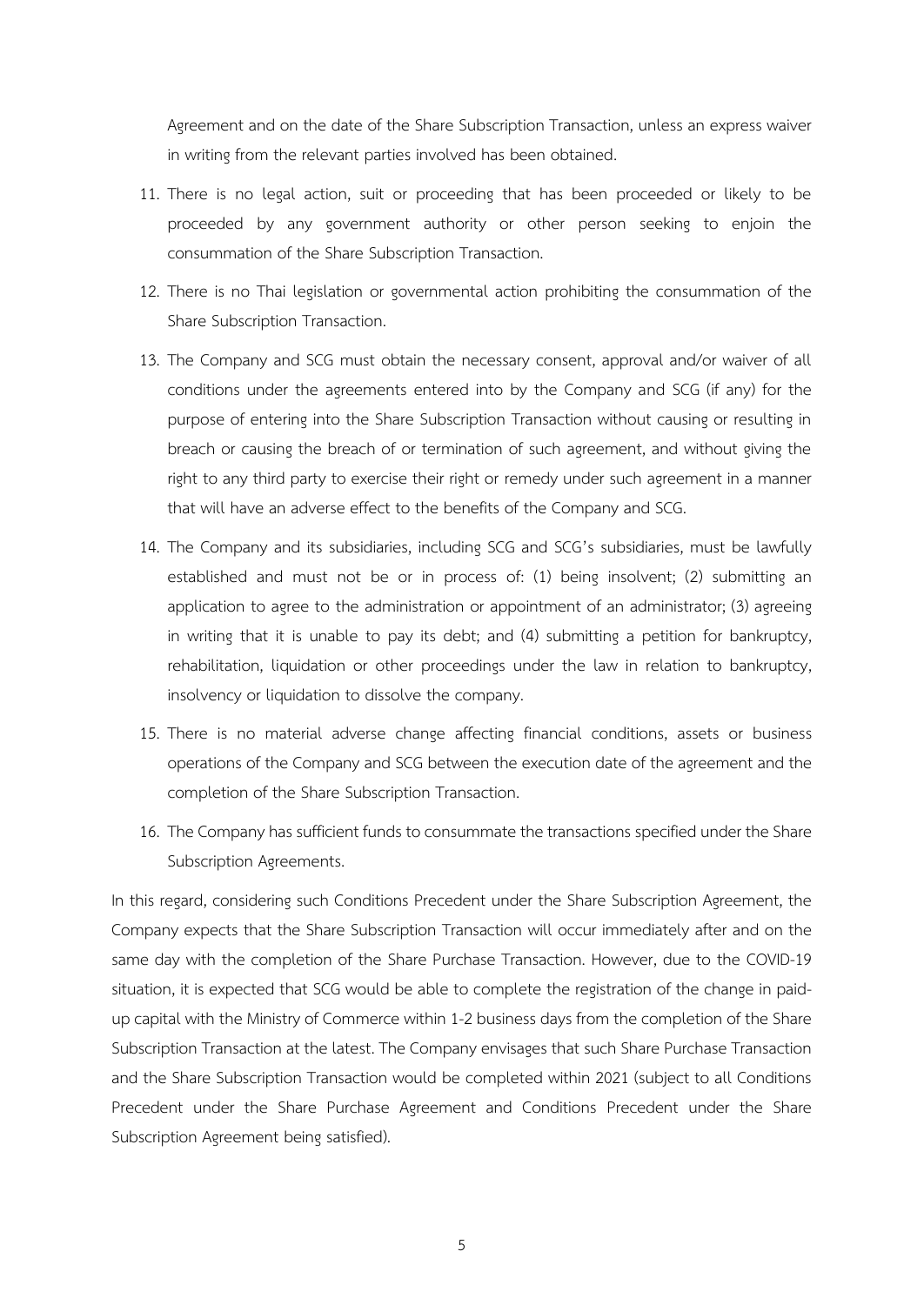Following the registration in the change in paid-up shares capital with the Ministry of Commerce by SCG, the Company will obtain ordinary shares in SCG pursuant to the Share Purchase Transaction and Share Subscription Transaction in the total amount of 593,484,783 shares, equivalent to 51 percent of the total issued shares in SCG after the issuance and allotment of newly issued ordinary shares by SCG to the Company. This therefore triggers another obligation of the Company to make tender offer for the remaining shares in SCG ("**Tender Offer Obligation No. 2**"). Nonetheless, **the Company will only make one tender offer for all shares in SCG to comply with its obligation under Tender Offer Obligation No. 1 and Tender Offer Obligation No. 2 after SCG has registered the change in paid-up share capital with the Ministry of Commerce in relation to the Share Subscription Transaction.**The Company will make a tender offer for the remaining shares in SCG in the total amount of 570,210,869 shares (equivalent to 49 percent of the total issued shares in SCG after the newly issued ordinary shares have been issued and allotted by SCG) at the price of Baht 5.75 per share within the prescribed period under the Notification of the Capital Market Supervisory Board No. TorChor. 12/2554 Re: Rules, Conditions and Procedures for the Acquisition of Securities for Business Takeovers (as amended), with reference to the completion date of the Share Purchase Transaction.

In this regard, such Transactions is not connected transactions and the size of assets acquisition transaction is not subject to disclosure requirements under the rules and regulations on the Acquisition and Disposition of Assets of Listed Companies under the Notification of the Capital Market Supervisory Board and the Notification of the Stock Exchange of Thailand. However, the Company is obligated to make disclosure in accordance with the Regulations of the Stock Exchange of Thailand re: Rules, Conditions and Procedures Governing the Disclosure of Information and Other Acts of a Listed Company B.E. 2560 as SCG will become a subsidiary of the Company after completion of the Transactions.

Please be informed accordingly.

Sincerely yours,

(Miss Choosri Kietkajornkul) Chief Executive Officer

Company Secretary Office Tel: 0 2794 9510 Fax: 0 2794 9888 ext. 9510